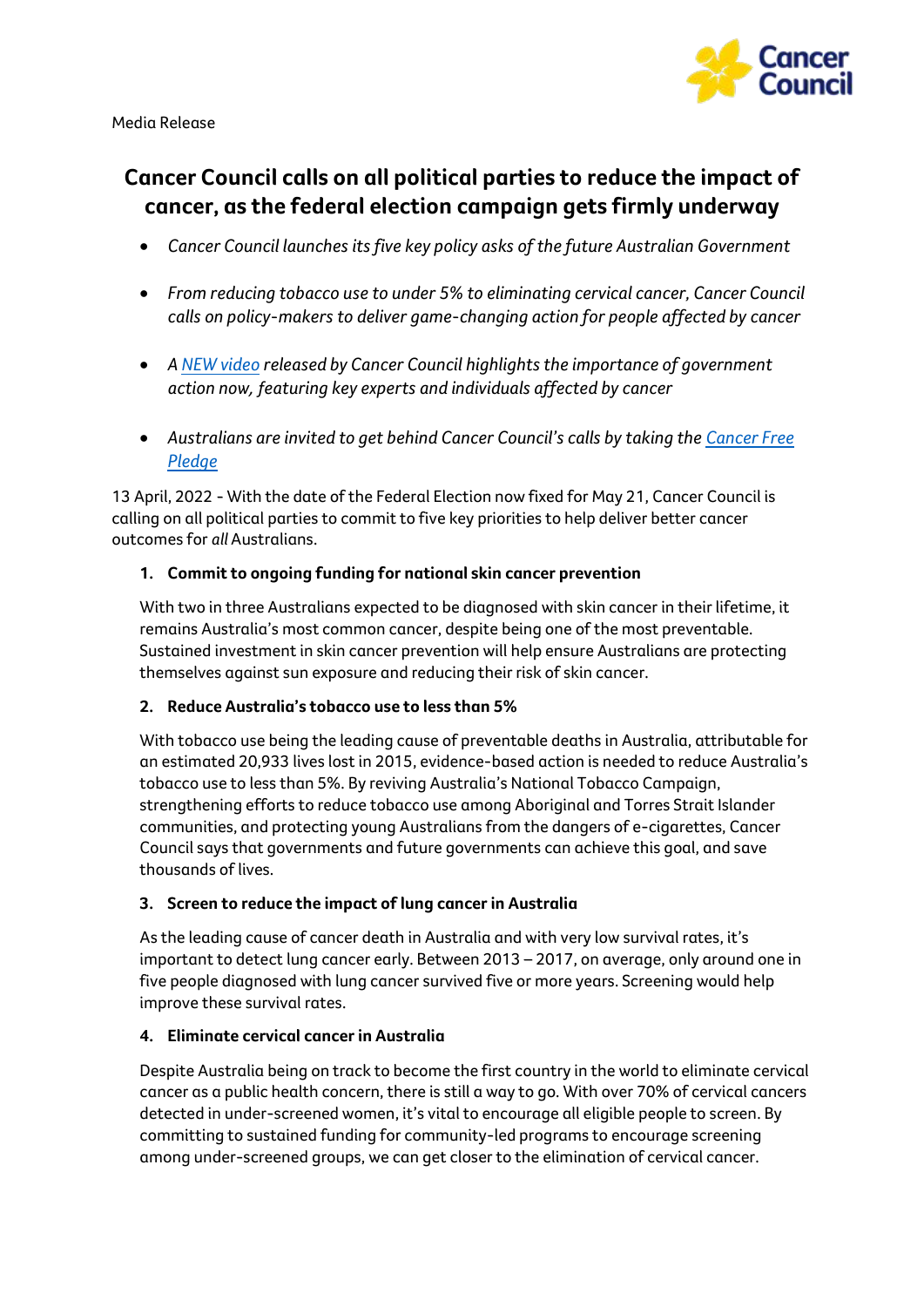

### **5. Deliver access to world-class cancer care – whether in the city or the outback**

With Australians living in rural or remote areas of the country facing greater risk of dying within five years of cancer compared to those living in urban areas, it's crucial that this gap is addressed. By delivering high quality cancer care, information and support to those who need it, regardless of where they live or receive treatment, we can improve cancer outcomes for more Australians.

Cancer Council CEO, Professor Tanya Buchanan, noted that nearly one-in-two Australians will be diagnosed with cancer by the age of 85.

"Almost all Australians are affected by cancer in some way, whether it be a personal diagnosis or the impact of cancer on a loved one. Yet we also know that one in three cancers are preventable, meaning that a future where the incidence of cancer is reduced is something we *can* work towards.

"It's important for all Australians to have the best chance at preventing cancer, but also to have the best outcomes and support where prevention isn't possible. We all have a role to play to in this and that's why we're calling for whoever forms the next government to commit to these five, evidence backed policy asks, and help reduce the impact of cancer for all Australians," she added.

Professor Buchanan also noted the importance of ensuring ongoing resourcing to prevent and detect cancer early, which has been deprioritised over the last two years due to the impacts of the COVID-19 pandemic.

"Prioritising health care resources towards managing the COVID-19 pandemic has been necessary, but it's now time to address the impact of increased unhealthy behaviours during periods of lockdown and restrictions that are likely to contribute to increased cancer burden.

"We're expecting a long tail from the COVID-19 pandemic, which is why it's even more crucial to address this impact now," concluded Professor Buchanan.

Further to this call on the Australian Government, Cancer Council is asking the public to join in its efforts and show support by taking the Cancer Free Pledge. In line with this, Cancer Council has released a [video](https://www.youtube.com/watch?v=db5OqI_E0q0) featuring key experts from around the country and people affected by cancer, outlining the importance of its five election asks for all Australians.

To take the pledge or find out more, visit [www.cancer.org.au/take-the-pledge.](http://www.cancer.org.au/take-the-pledge)

**-Ends-**

### **For media enquiries please contact:**

Cancer Council Australia Media Team, [media@cancer.org.au,](mailto:media@cancer.org.au) (02) 8063 4109 (diverts to mobile).

See Cancer Council's [website,](https://www.cancer.org.au/) [Facebook,](https://www.facebook.com/cancercouncilaustralia) [Twitter](https://twitter.com/cancercounciloz) and [Instagram.](https://www.instagram.com/cancercouncil/?hl=en)

## **To access Cancer Council's new video and longer-form video content around each of its five key policy asks, please see below.**

- [Cancer Council](https://www.youtube.com/watch?v=db5OqI_E0q0) Federal Election '22 Policy Asks
- [Video One: Commit to ongoing funding for national skin cancer prevention](https://www.youtube.com/watch?v=Aa3BjjC34ac)
- [Video Two: Reduce Australia's tobacco use to les](https://www.youtube.com/watch?v=0ynWS4HHds4)s than 5% Aboriginal and Torres Strait [Islander Tobacco Use](https://www.youtube.com/watch?v=0ynWS4HHds4)